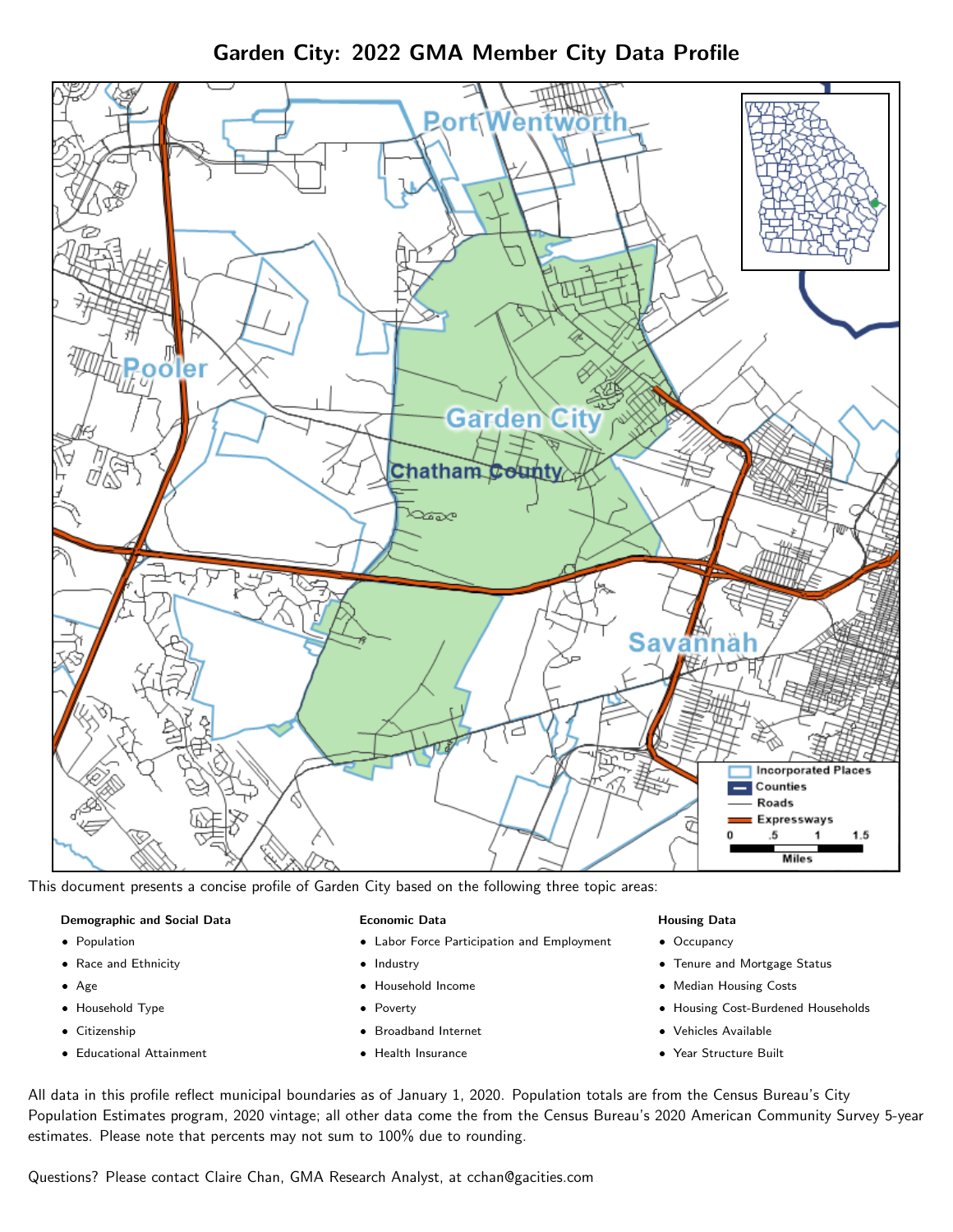# Garden City: Demographic and Social





## **Citizenship**



Source: American Community Survey, 2020 5-year estimates, table B05002 Source: American Community Survey, 2020 5-year estimates, table B15002

### Race and Ethnicity



Source: U.S. Census Bureau, City Population Estimates, 2020 vintage Source: American Community Survey, 2020 5-year estimates, table B03002

## Household Type



Source: American Community Survey, 2020 5-year estimates, table B01001 Source: American Community Survey, 2020 5-year estimates, table B11001

### Educational Attainment



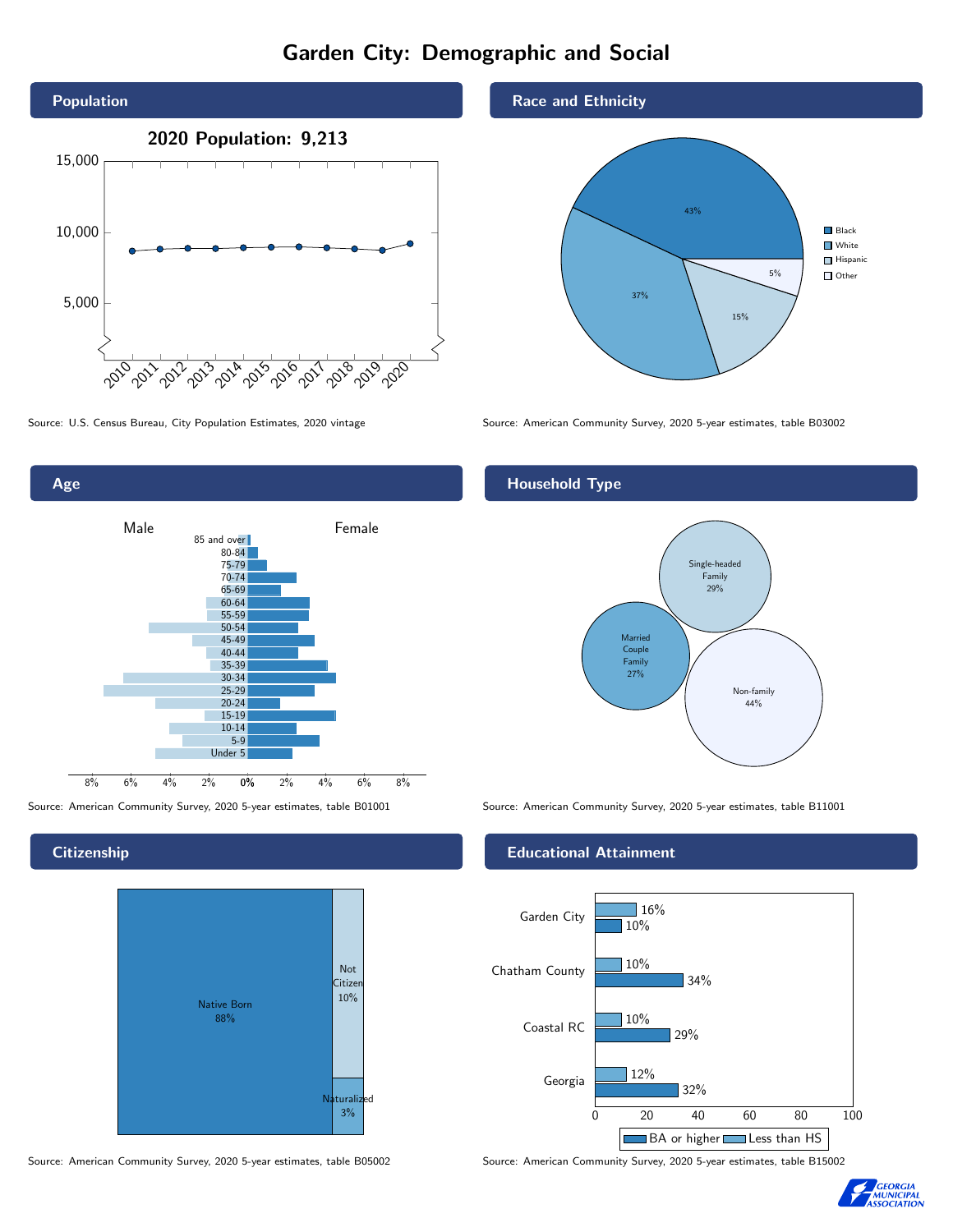# Garden City: Economic



Source: American Community Survey, 2020 5-year estimates, table B23001 Note: Unemployment rate is based upon the civilian labor force.

### Industry

| Agriculture, forestry, fishing and hunting, and mining      | $0\%$ |
|-------------------------------------------------------------|-------|
| Construction                                                | 24%   |
| Manufacturing                                               | 8%    |
| <b>Wholesale Trade</b>                                      | $0\%$ |
| Retail Trade                                                | 9%    |
| Transportation and warehousing, and utilities               | 17%   |
| Information                                                 | 3%    |
| Finance and insurance, real estate, rental, leasing         | $1\%$ |
| Professional, scientific, mgt, administrative, waste mgt    | 5%    |
| Educational services, and health care and social assistance | 15%   |
| Arts, entertainment, recreation, accommodation, food        | 10%   |
| service                                                     |       |
| Other services, except public administration                | 5%    |
| Public administration                                       | 3%    |

Source: American Community Survey, 2020 5-year estimates, table C24030



Source: American Community Survey, 2020 5-year estimates, tables B19013 and B19025 Source: American Community Survey, 2020 5-year estimates, table B17010

Broadband Internet No 16% Yes 84%

14%

 $120%$ 

21%

 $721%$ 

15%

14%

18%

33%

### Health Insurance

Georgia

Coastal RC



0 20 40 60 80 100

Total Population Children

Source: American Community Survey, 2020 5-year estimates, table B28002 Source: American Community Survey, 2020 5-year estimates, table B18135